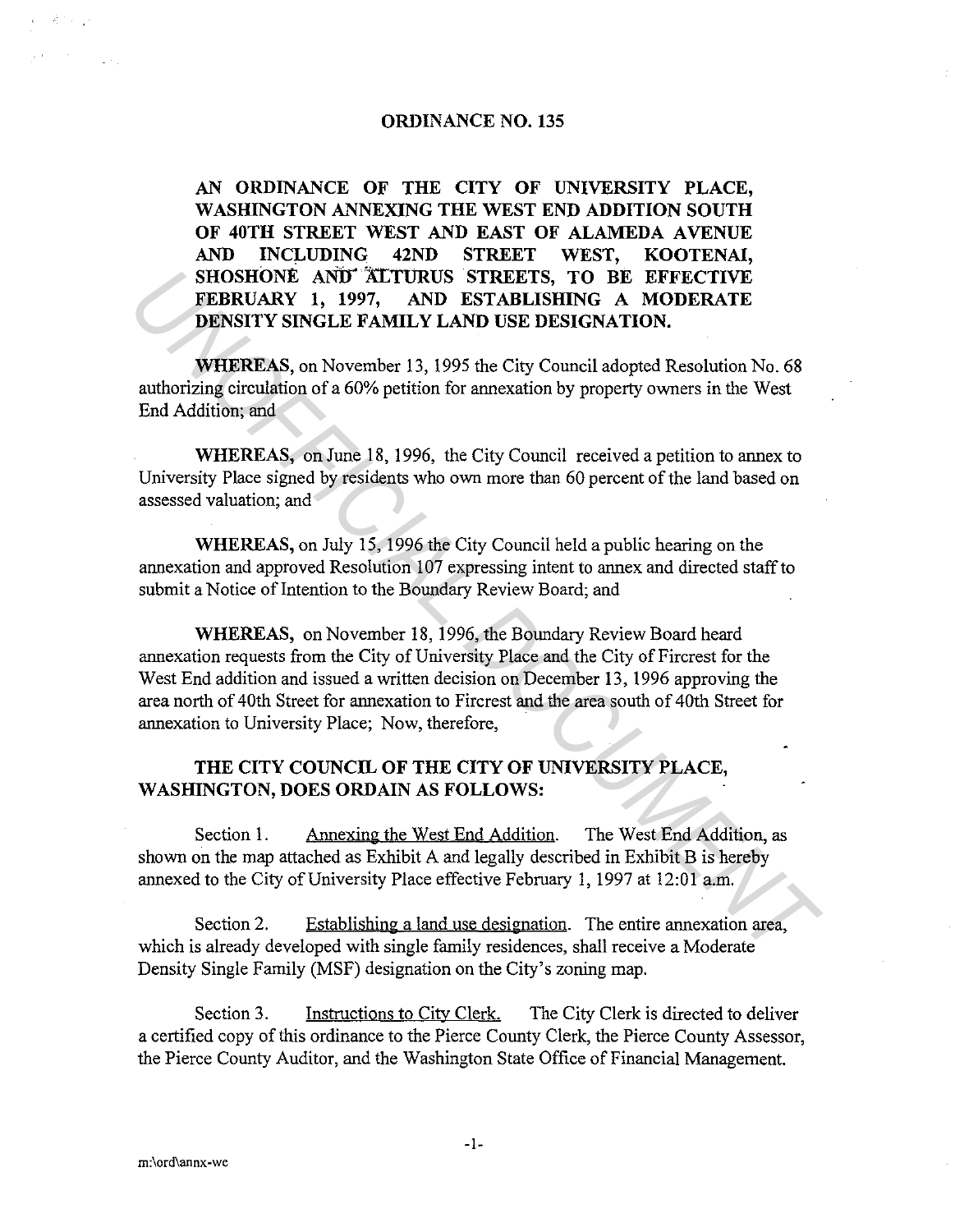Section 4 Severability. If any section, sentence, clause or phrase of this ordinance shall be held to be invalid or unconstitutional by court of competent jurisdiction, such invalidity shall not affect the validity or constitutionality of any other section, sentence, clause, or phrase of this ordinance.

Section 5. Effective Date. A summary of this ordinance consisting of its title shall be published in the official newspaper of the city. This ordinance shall take effect five days after publication.

#### **PASSED BY THE CITY COUNCIL ON JANUARY 21, 1997.**

**ATTEST:** 

Susan Matthew, City Clerk

**EXAMPLE CITY COUNCIL ON JANUARY 21, 1997.**<br> **PASSED BY THE CITY COUNCIL ON JANUARY 21, 1997.**<br> **ATTEST:**<br>
SUSAN Matthew, City Clerk<br>
AMPIROVED AS TO FORM:<br>
<br>
AMPIROVED AS TO FORM:<br>
<br>
AMPIROVED AS TO FORM:<br>
<br>
Date of Publi

Date of Publication: January 22, 1997

Effective Date: January 27, 1997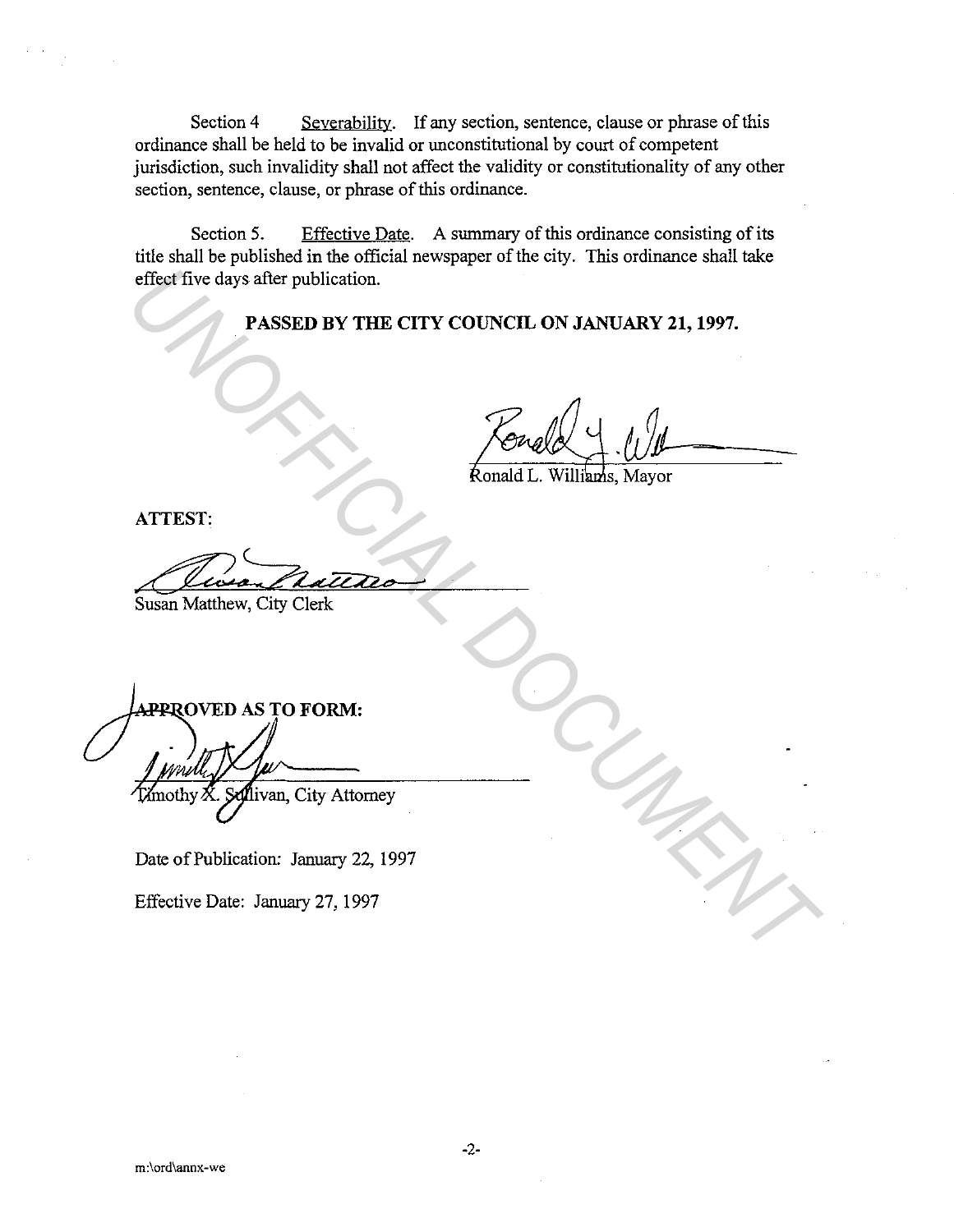EXHIBIT A

University Place West End **Annexation Area** 

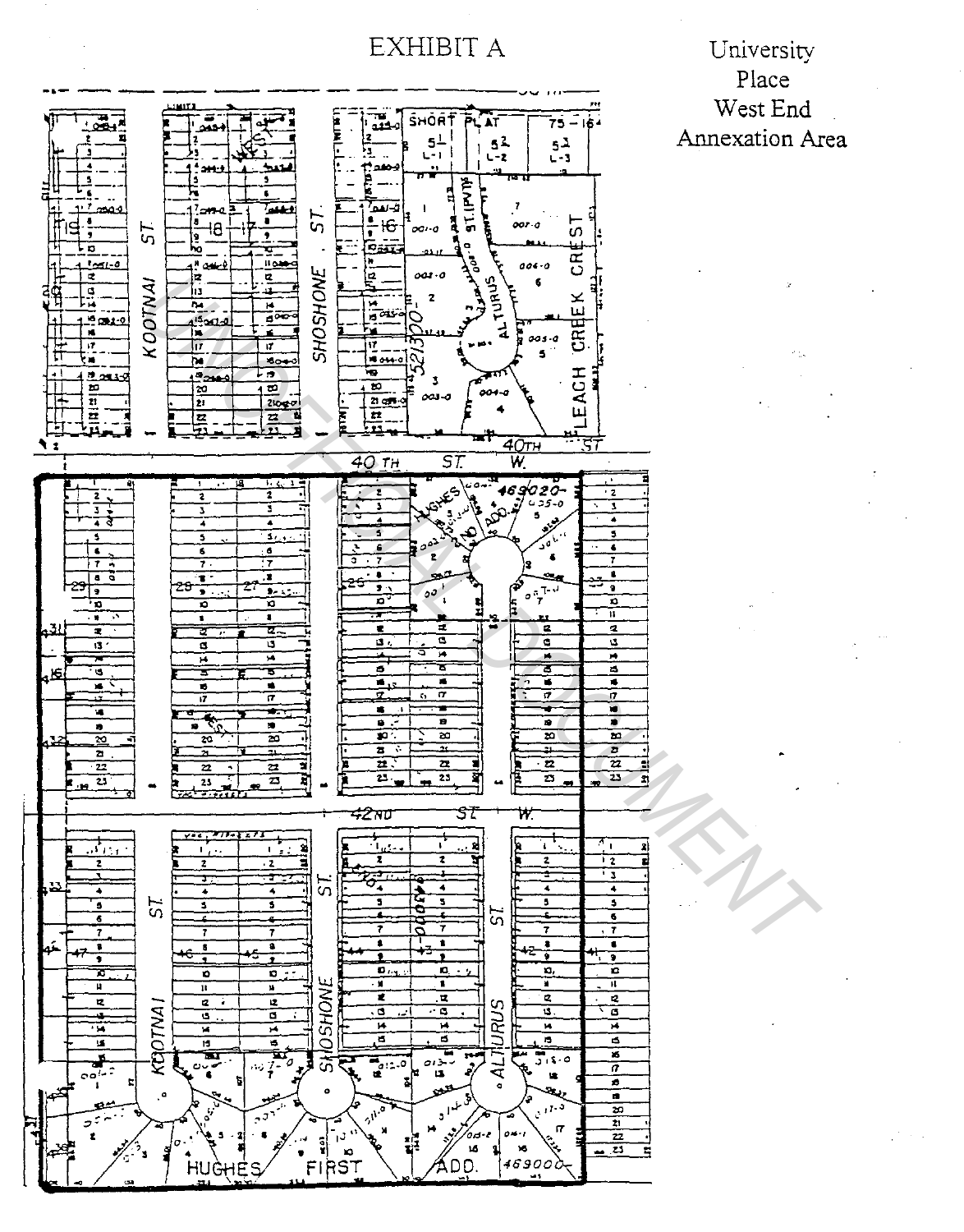## EXHIBIT B

# **WEST END ADDITION AREA LEGAL DESCRIPTION OF ANNEXATION**

A portion of the Northwest 1/4 of the Southeast 1/4 of Section 14, Township 20 North, Range 2 East, W.M., Pierce County, Washington, descibed as follows:

Beginning at a point on the south line of 40th Street West and the East line of Alameda Avenue West. THENCE south on said east right-of-way line to the southwest corner of parcel 022014- 4-037; THENCE east on the south line of the NW1/4 of the SE1/4 to the southeast corner of Hughes First Addition; THENCE north along east line of said Hughes First Addition to the Northeast corner thereof; THENCE continue North along the West line of blocks 41 and 23 of West End Addition to the south line of 40th Street West; THENCE west along the south rightof-way line of 40th Street West to the intersection with the east right-of-way line of Alameda Avenue West and the point of beginning. *U.M., Pierce County, Washington, descibed as follows:*<br>
Ung at a point on the south line of 40th Street West and the East line of Alameda Ave<br>
THENCE south on said east right-of-way line to the southwest corner of parcel